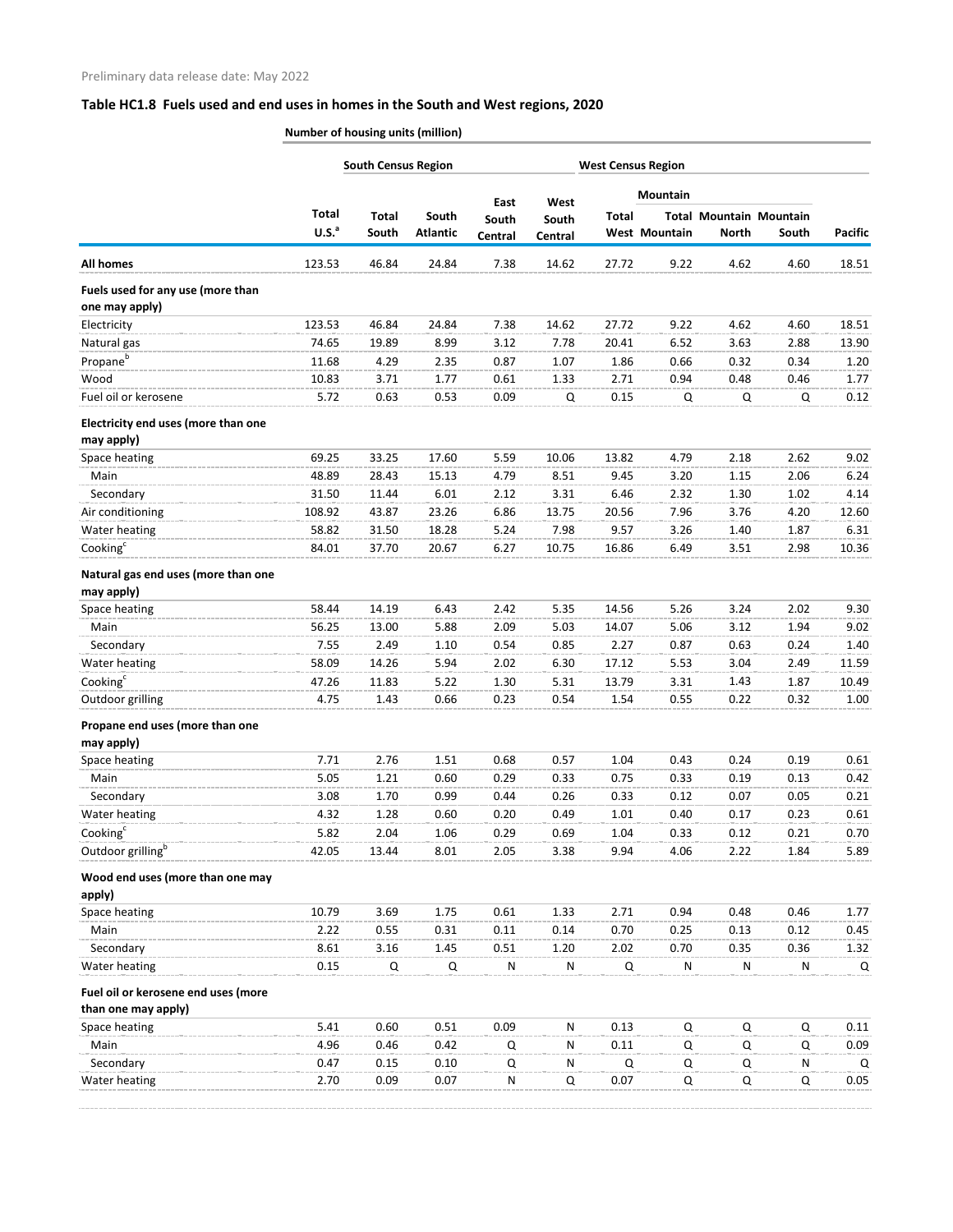## **Table HC1.8 Fuels used and end uses in homes in the South and West regions, 2020**

|           | <b>Number of housing units (million)</b> |              |                 |                |                           |       |                      |                                |       |                |  |
|-----------|------------------------------------------|--------------|-----------------|----------------|---------------------------|-------|----------------------|--------------------------------|-------|----------------|--|
|           | <b>South Census Region</b>               |              |                 |                | <b>West Census Region</b> |       |                      |                                |       |                |  |
|           |                                          |              |                 | East           | West                      |       | <b>Mountain</b>      |                                |       |                |  |
|           | <b>Total</b>                             | <b>Total</b> | South           | South          | South                     | Total |                      | <b>Total Mountain Mountain</b> |       |                |  |
|           | U.S. <sup>a</sup>                        | South        | <b>Atlantic</b> | <b>Central</b> | Central                   |       | <b>West Mountain</b> | <b>North</b>                   | South | <b>Pacific</b> |  |
| All homes | 123.53                                   | 46.84        | 24.84           | 7.38           | 14.62                     | 27.72 | 9.22                 | 4.62                           | 4.60  | 18.51          |  |

Source: U.S. Energy Information Administration, Office of Energy Demand and Integrated Statistics, Form EIA-457A of the *2020 Residential Energy Consumption Survey* Notes: Because of rounding, data may not sum to totals. See RECS Terminology for the definitions of terms used in these tables.

<sup>a</sup> Total U.S. includes all primary occupied housing units in the 50 states and the District of Columbia. Vacant housing units, seasonal units, second homes, military houses, and group quarters are excluded.

<sup>b</sup> Households that use propane only for outdoor grilling are excluded from the RECS estimate of households using propane.

<sup>c</sup> Cooking includes fuels used by major cooking equipment (ovens, cooktops, and ranges).

Q = Data withheld because either the relative standard error (RSE) was greater than 50% or fewer than 10 households were in the reporting sample.

N = No households in reporting sample.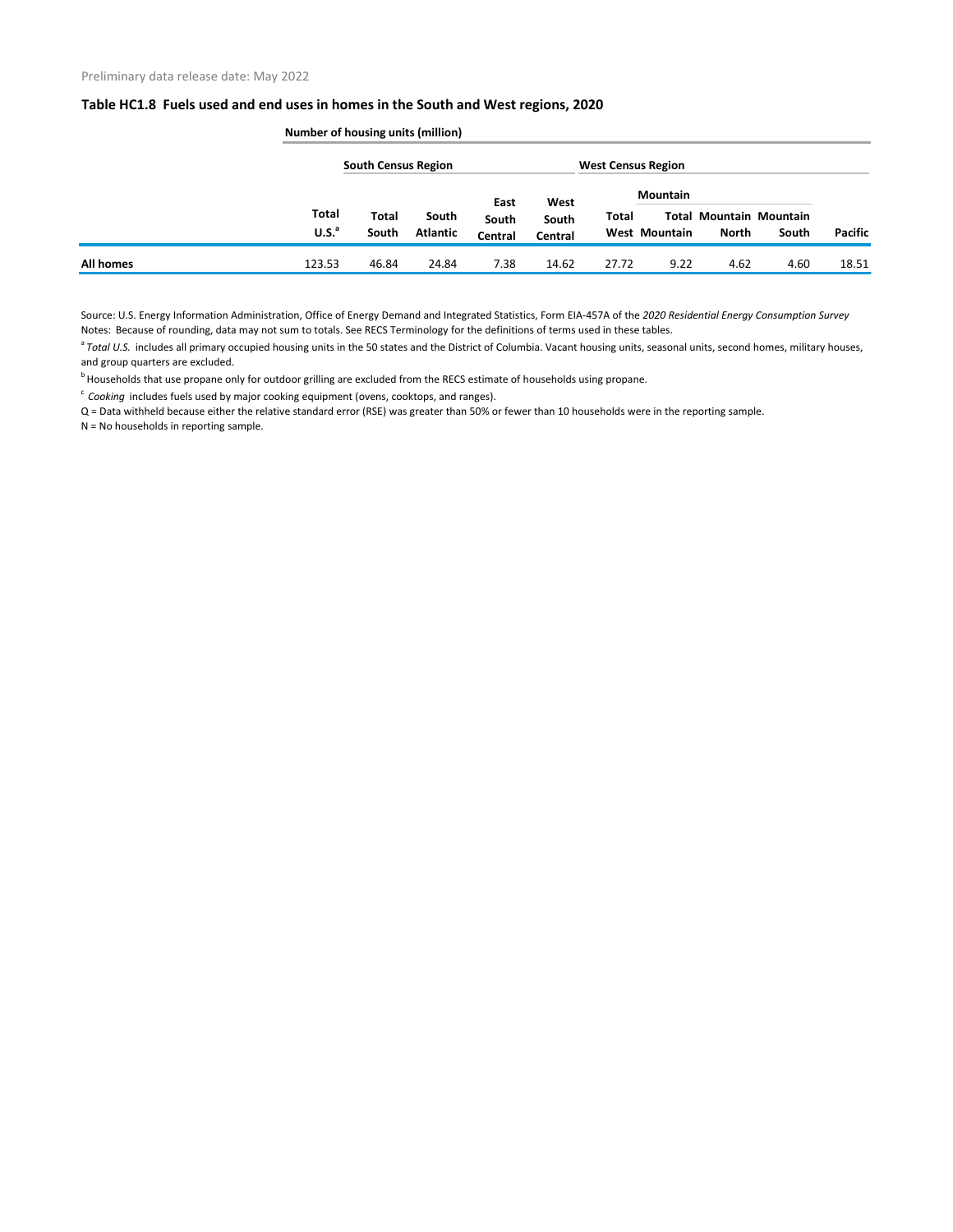## **Relative standard errors (RSEs) for Table HC1.8 Fuels used and end uses in homes in the South and West regions, 2020**

|                                                     | RSEs for number of housing units |                       |                           |                  |                  |              |                      |                                                |        |                |
|-----------------------------------------------------|----------------------------------|-----------------------|---------------------------|------------------|------------------|--------------|----------------------|------------------------------------------------|--------|----------------|
|                                                     | <b>South Census Region</b>       |                       | <b>West Census Region</b> |                  |                  |              |                      |                                                |        |                |
|                                                     |                                  |                       |                           | East             | West             |              | <b>Mountain</b>      |                                                |        | <b>Pacific</b> |
|                                                     | Total<br>U.S. <sup>a</sup>       | <b>Total</b><br>South | South<br><b>Atlantic</b>  | South<br>Central | South<br>Central | <b>Total</b> | <b>West Mountain</b> | <b>Total Mountain Mountain</b><br><b>North</b> | South  |                |
| <b>All homes</b>                                    | 0.00                             | 0.00                  | 0.00                      | 0.00             | 0.00             | 0.00         | 0.00                 | 0.00                                           | 0.00   | 0.00           |
| Fuels used for any use (more than<br>one may apply) |                                  |                       |                           |                  |                  |              |                      |                                                |        |                |
| Electricity                                         | 0.00                             | 0.00                  | 0.00                      | 0.00             | 0.00             | 0.00         | 0.00                 | 0.00                                           | 0.00   | 0.00           |
| Natural gas                                         | 0.59                             | 1.42                  | 2.28                      | 2.90             | 2.37             | 0.93         | 1.25                 | 1.44                                           | 2.52   | 1.15           |
| Propane <sup>b</sup>                                | 2.44                             | 4.15                  | 6.14                      | 7.94             | 7.80             | 6.38         | 9.07                 | 14.08                                          | 12.00  | 8.78           |
| Wood                                                | 2.30                             | 3.76                  | 5.24                      | 10.82            | 6.66             | 4.59         | 6.72                 | 7.56                                           | 10.08  | 6.39           |
| Fuel oil or kerosene                                | 3.06                             | 12.00                 | 13.50                     | 23.69            | 81.12            | 15.42        | 45.71                | 47.85                                          | 101.21 | 16.12          |
| Electricity end uses (more than one<br>may apply)   |                                  |                       |                           |                  |                  |              |                      |                                                |        |                |
| Space heating                                       | 0.77                             | 0.99                  | 1.29                      | 1.62             | 1.97             | 1.65         | 2.51                 | 3.34                                           | 3.62   | 2.17           |
| Main                                                | 0.95                             | 1.04                  | 1.44                      | 2.22             | 2.18             | 2.44         | 3.76                 | 5.80                                           | 4.27   | 3.15           |
| Secondary                                           | 1.35                             | 2.40                  | 2.92                      | 4.69             | 4.76             | 2.92         | 4.12                 | 5.52                                           | 6.73   | 3.87           |
| Air conditioning                                    | 0.36                             | 0.32                  | 0.47                      | 0.79             | 0.65             | 1.02         | 1.05                 | 1.63                                           | 1.20   | 1.66           |
| Water heating                                       | 0.84                             | 0.97                  | 1.04                      | 1.79             | 2.33             | 2.20         | 3.08                 | 5.01                                           | 3.62   | 2.88           |
| Cooking <sup>c</sup>                                | 0.50                             | 0.65                  | 0.82                      | 1.25             | 1.43             | 1.11         | 1.25                 | 1.67                                           | 1.96   | 1.58           |
| Natural gas end uses (more than one<br>may apply)   |                                  |                       |                           |                  |                  |              |                      |                                                |        |                |
| Space heating                                       | 0.90                             | 1.68                  | 2.58                      | 3.96             | 3.38             | 1.57         | 1.69                 | 1.99                                           | 3.23   | 2.28           |
| Main                                                | 0.97                             | 1.94                  | 2.68                      | 4.43             | 3.79             | 1.63         | 1.82                 | 2.15                                           | 3.56   | 2.34           |
| Secondary                                           | 2.92                             | 5.40                  | 7.68                      | 10.56            | 9.35             | 5.83         | 6.79                 | 8.60                                           | 12.18  | 7.82           |
| Water heating                                       | 0.84                             | 1.90                  | 3.12                      | 4.22             | 2.92             | 1.28         | 1.75                 | 2.50                                           | 2.78   | 1.75           |
| Cooking <sup>c</sup>                                | 0.92                             | 2.00                  | 3.26                      | 6.08             | 3.30             | 1.43         | 2.79                 | 4.48                                           | 3.56   | 1.75           |
| Outdoor grilling                                    | 3.72                             | 6.70                  | 10.81                     | 12.84            | 11.56            | 7.98         | 9.27                 | 14.67                                          | 11.59  | 9.41           |
| Propane end uses (more than one                     |                                  |                       |                           |                  |                  |              |                      |                                                |        |                |
| may apply)                                          |                                  |                       |                           |                  |                  |              |                      |                                                |        |                |
| Space heating                                       | 3.15                             | 4.84                  | 7.45                      | 9.84             | 9.67             | 9.15         | 10.96                | 17.56                                          | 15.35  | 13.56          |
| Main                                                | 4.01                             | 6.53                  | 10.73                     | 14.74            | 15.48            | 11.38        | 13.71                | 20.65                                          | 19.17  | 17.33          |
| Secondary                                           | 5.30                             | 6.37                  | 8.48                      | 12.84            | 15.15            | 14.10        | 24.28                | 31.20                                          | 32.58  | 17.19          |
| Water heating                                       | 4.47                             | 7.70                  | 11.58                     | 17.04            | 12.97            | 8.26         | 12.65                | 20.55                                          | 14.28  | 11.54          |
| Cooking <sup>c</sup>                                | 3.40                             | 5.85                  | 8.32                      | 14.54            | 10.01            | 9.69         | 12.22                | 16.74                                          | 16.48  | 12.25          |
| Outdoor grilling <sup>b</sup>                       | 1.09                             | 2.06                  | 2.64                      | 4.62             | 4.30             | 1.59         | 2.08                 | 3.04                                           | 3.27   | 2.39           |
| Wood end uses (more than one may<br>apply)          |                                  |                       |                           |                  |                  |              |                      |                                                |        |                |
| Space heating                                       | 2.31                             | 3.75                  | 5.24                      | 10.82            | 6.66             | 4.59         | 6.72                 | 7.56                                           | 10.08  | 6.39           |
| Main                                                | 5.19                             | 10.05                 | 13.72                     | 23.60            | 22.43            | 12.38        | 14.19                | 16.09                                          | 19.06  | 15.65          |
| Secondary                                           | 2.73                             | 4.33                  | 6.37                      | 12.47            | 6.96             | 4.97         | 8.41                 | 9.12                                           | 12.45  | 7.75           |
| Water heating                                       | 21.41                            | 49.35                 | 49.35                     | 0.00             | 0.00             | 100.19       | 0.00                 | 0.00                                           | 0.00   | 100.19         |
| Fuel oil or kerosene end uses (more                 |                                  |                       |                           |                  |                  |              |                      |                                                |        |                |
| than one may apply)                                 |                                  |                       |                           |                  |                  |              |                      |                                                |        |                |
| Space heating                                       | 3.18                             | 12.40                 | 13.85                     | 23.69            | 0.00             | 15.67        | 50.47                | 44.31                                          | 101.21 | 15.25          |
| Main                                                | 3.36                             | 13.30                 | 14.08                     | 32.21            | 0.00             | 17.10        | 60.63                | 59.63                                          | 101.21 | 16.51          |
| Secondary                                           | 13.66                            | 22.96                 | 32.71                     | 34.45            | 0.00             | 48.71        | 69.89                | 69.89                                          | 0.00   | 62.69          |
| Water heating                                       | 5.22                             | 29.65                 | 31.44                     | 0.00             | 81.12            | 26.63        | 61.50                | 75.23                                          | 101.21 | 26.98          |
|                                                     |                                  |                       |                           |                  |                  |              |                      |                                                |        |                |